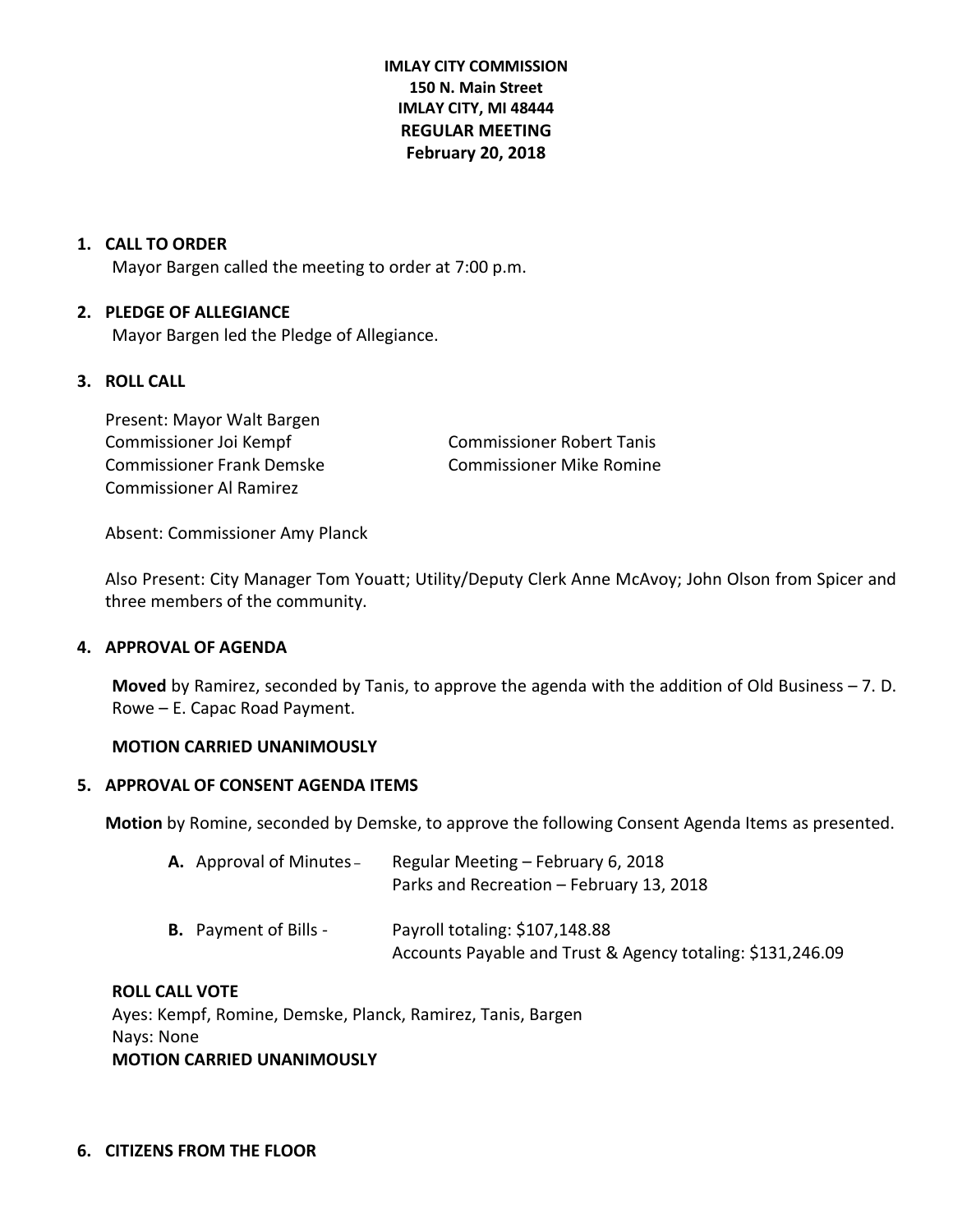Allen Rosenbaum – Happy to see land transfer for new fire hall is coming along. Mr. Rosenbaum inquired as to how the City plans to pay for it and also inquiring as to where the City stands on the DPW and WWTP facilities, will they need new facilities.

City Manager Tom Youatt stated there are several ways to finance the project but he has talked with the USDA Rural Development on a low interest loan. The City is undergoing their due diligence on this project. As for other projects, the Planning Commission will be looking at the CIP plan on February 27, 2018, hopefully they will approve it and then it will be before the City Commission. In the CIP it plans for future projects that were submitted by each of the department heads and the City will look at grant funding for future projects too.

# **7. OLD BUSINESS**

# **A. USDA Police Car Grant (pg. 19)**

City Manager Tom Youatt stated the documents for the police car grant have now been corrected. The incorrect amount is \$49,195.00.

**Motion** by Romine, seconded by Kempf to rescind the approval of previous application for federal assistance for the USDA Police Car Grant.

# **ROLL CALL VOTE**

Ayes: Kempf, Romine, Demske, Ramirez, Tanis, Bargen Nays: None **MOTION CARRIED UNANIMOUSLY**

**Motion** by Ramirez, seconded by Tanis to accept the new corrected application for federal assistance from USDA police car grant in the amount of \$44,195.00.

# **ROLL CALL VOTE**

Ayes: Romine, Demske, Ramirez, Tanis, Kempf, Bargen Nays: None **MOTION CARRIED UNANIMOUSLY**

# **B. Spicer Group S. Almont Utility Proposal (pg. 20-23)**

Youatt stated on page 20-23 of the packet is the proposal for design and construction engineering for the proposed assisted living facility on South Almont Avenue for the sanitary sewer extension and some of the water main. Spicer is proposing \$27,500.00 to undertake the work.

Youatt stated he had a meeting with Superintendent Ed Priehs, John Olson from Spicer Group, and Tim Lapham of Lapham Associates to go over the details of the project and they almost have a final design. Youatt stated the developer would like to start in the spring. Three easements need to be obtained from property owners to put in the sewer main which will not be in the street right of way.

Mayor Bargen inquired as to if the costs were going to be a pass through to the developer and what the rough figures are for this. Youatt stated the developer would be paying for the water main costs and the City would be paying for a portion, 50%, of the sanitary sewer costs. John Olson of Spicer Group stated the figures have not been put together yet for the project.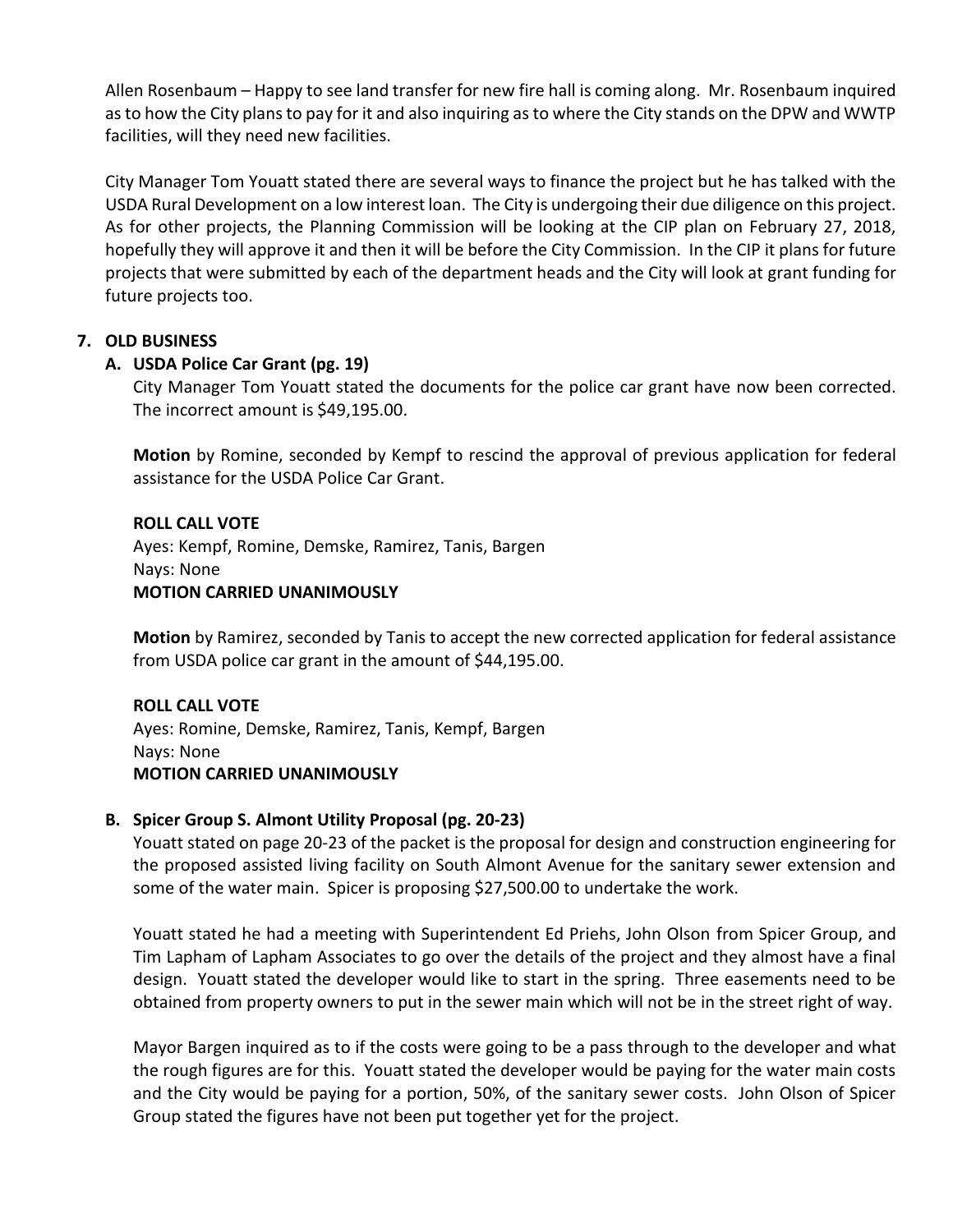Mayor Bargen inquired as to if the City is sizing this project for the City's benefit. Youatt stated they are. The City will be able to offer sewer service to the property to the south of the project location and will be able to pick up the other side of S. Almont Avenue and add customers on the west side of the street.

Commissioner Demske inquired as to if the street will be blocked during this work. Youatt stated the majority of the work is east of the sidewalk.

Commissioner Ramirez inquired as to what the cost would be to the City. Youatt stated that depends on the bids.

Mayor Bargen wondered if the City would be in control of the project. Youatt stated we would be. The developer will have the choice to bid the water portion out or they can have us bid it out. The City is mainly concerned with the sewer main.

**Motion** by Romine, seconded by Demske to accept S. Almont Utility proposal from Spicer Group in the amount of \$27,500.00 as presented.

**ROLL CALL VOTE** Ayes: Demske, Ramirez, Tanis, Kempf, Romine, Bargen Nays: None **MOTION CARRIED UNANIMOUSLY**

# **C. Spicer WAMP Invoice (pg. 24)**

Youatt stated this invoice meets with final costs. Done with WAMP. Youatt stated the City needs this done, Stantec is working on financial analysis. The sewer is done, now we need WAMP finished so we can look at rates. The City has not had a rate increase on water in six years and it has been twelve years since the sewer was increased.

**Motion** by Tanis, seconded by Ramirez to approve the Spicer Group WAMP Invoice in the amount of \$2,817.50.

# **ROLL CALL VOTE**

Ayes: Ramirez, Tanis, Kempf, Romine, Demske, Bargen Nays: None **MOTION CARRIED UNANIMOUSLY**

# **D. Rowe – E. Capac Road Payment**

Youatt stated he had a meeting with MDOT about 10 days ago, the final plans have been submitted. Youatt heard late last week it had been approved. We are ready to go to bid. With the Rural Task Force Grant our share of the project is \$14,000.00.

**Motion** by Tanis, seconded by Kempf to approve the payment of Rowe Engineering invoice for E. Capac Road in the amount of \$1,654.75 as presented.

# **ROLL CALL VOTE**

Ayes: Tanis, Kempf, Romine, Demske, Ramirez, Bargen Nays: None **MOTION CARRIED UNANIMOUSLY**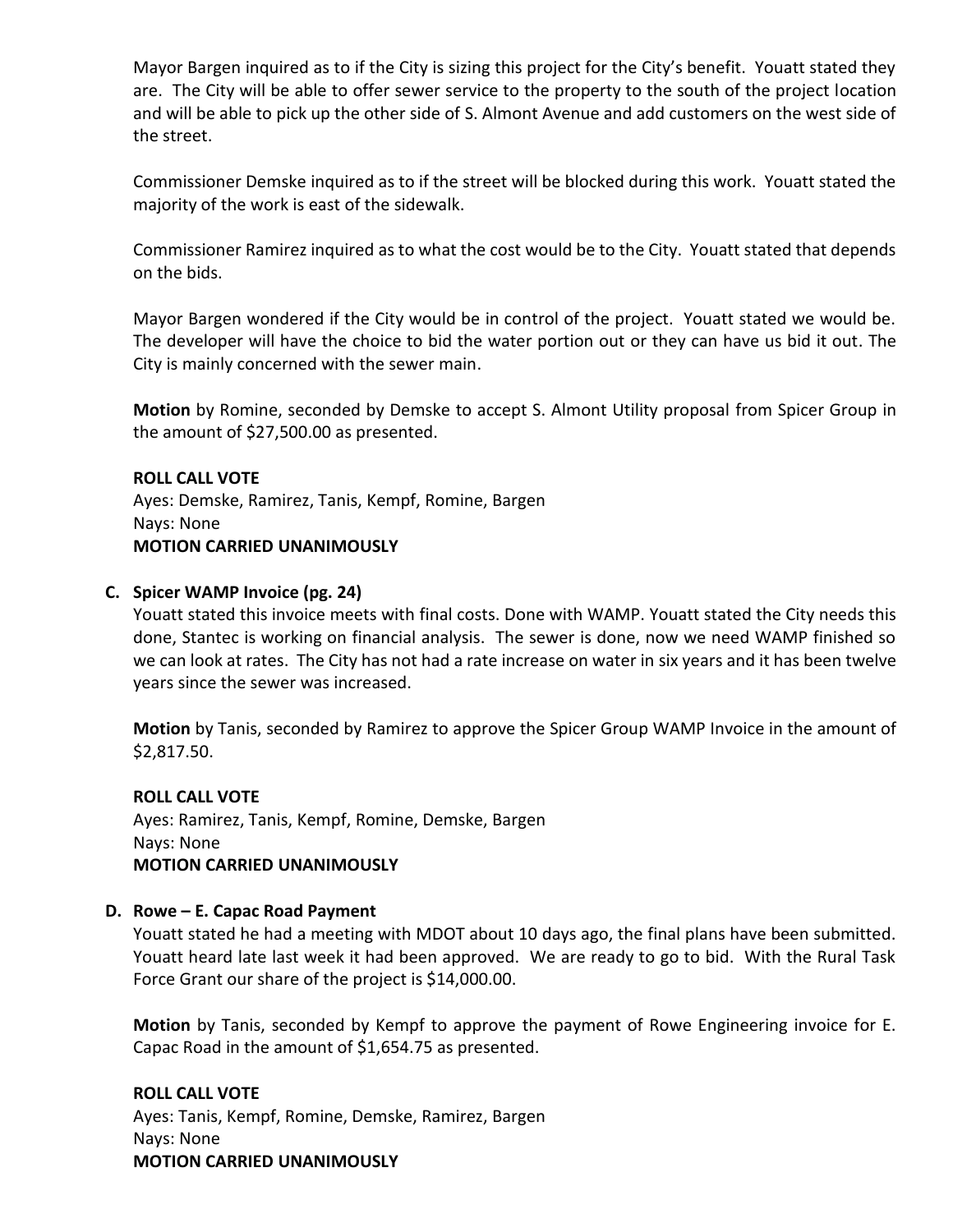#### **8. NEW BUSINESS**

#### **A. First Advantage CDL Screening Proposal (pgs. 25-32)**

Youatt presented the complete agreement (on pgs. 25-32) for First Advantage CDL Screening, this is a provider through MML. They randomly drug and alcohol test CDL drivers. Youatt is recommending approval of the agreement.

**Motion** by Ramirez, seconded by Tanis to approve the agreement with First Advantage CDL Screening for drug and alcohol testing as presented.

#### **ROLL CALL VOTE**

Ayes: Kempf, Romine, Demske, Ramirez, Tanis, Bargen Nays: None **MOTION CARRIED UNANIMOUSLY**

#### **B. WWTP Air Compressor Purchase (pgs. 33-37)**

Youatt presented the request to purchase two WWTP air compressors. Youatt stated there are funds in the budget this year for this purchase and stated it is hard to find companies to replace the compressors. Brehob Corporation came to site before submitting a proposal. WWTP Superintendent Pat Rankin is recommending Brehob Corporation to remove and replace two air compressors. Youatt stated there were two bids received, Brehob Corporation included removing and replacing the compressors and was the lower of the two bids. The second bid did not include the removal of the compressors. Youatt stated the WWTP does a lot of the work themselves and if they could do it they would but this is not something they can do.

Commissioner Demske inquired as to what needs to be replaced next. Youatt stated in the CIP plan it lists as one of the top projects for WWTP the Fairgrounds Road pump station, there are several projects for WWTP but the pump station is one of the top projects.

**Motion** by Ramirez, seconded by Demske to approve the purchase of two WWTP air compressors in the amount of \$32,415.00 as presented.

#### **ROLL CALL VOTE**

Ayes: Kempf, Romine, Demske, Ramirez, Tanis, Bargen Nays: None **MOTION CARRIED UNANIMOUSLY**

#### **9. MANAGER'S REPORT**

Youatt stated he had a meeting with WWTP Superintendent Pat Rankin, Chief Scott Pike and labor attorney Gary King. DPW Superintendent Ed Priehs was on vacation but he submitted his thoughts in writing. They updated a lot of the language which has already been discussed with the Union. Youatt stated they did not use a labor attorney the last time but the attorney said our contracts did not have anything different from other municipalities. Youatt stated he felt it was well worth the cost for using our labor attorney. The City will need to get proposals for health insurance.

Youatt informed the Commission the Planning Commission would be meeting on February 27, 2018 to go over the CIP. There was input from the department heads when gathering information for the CIP.